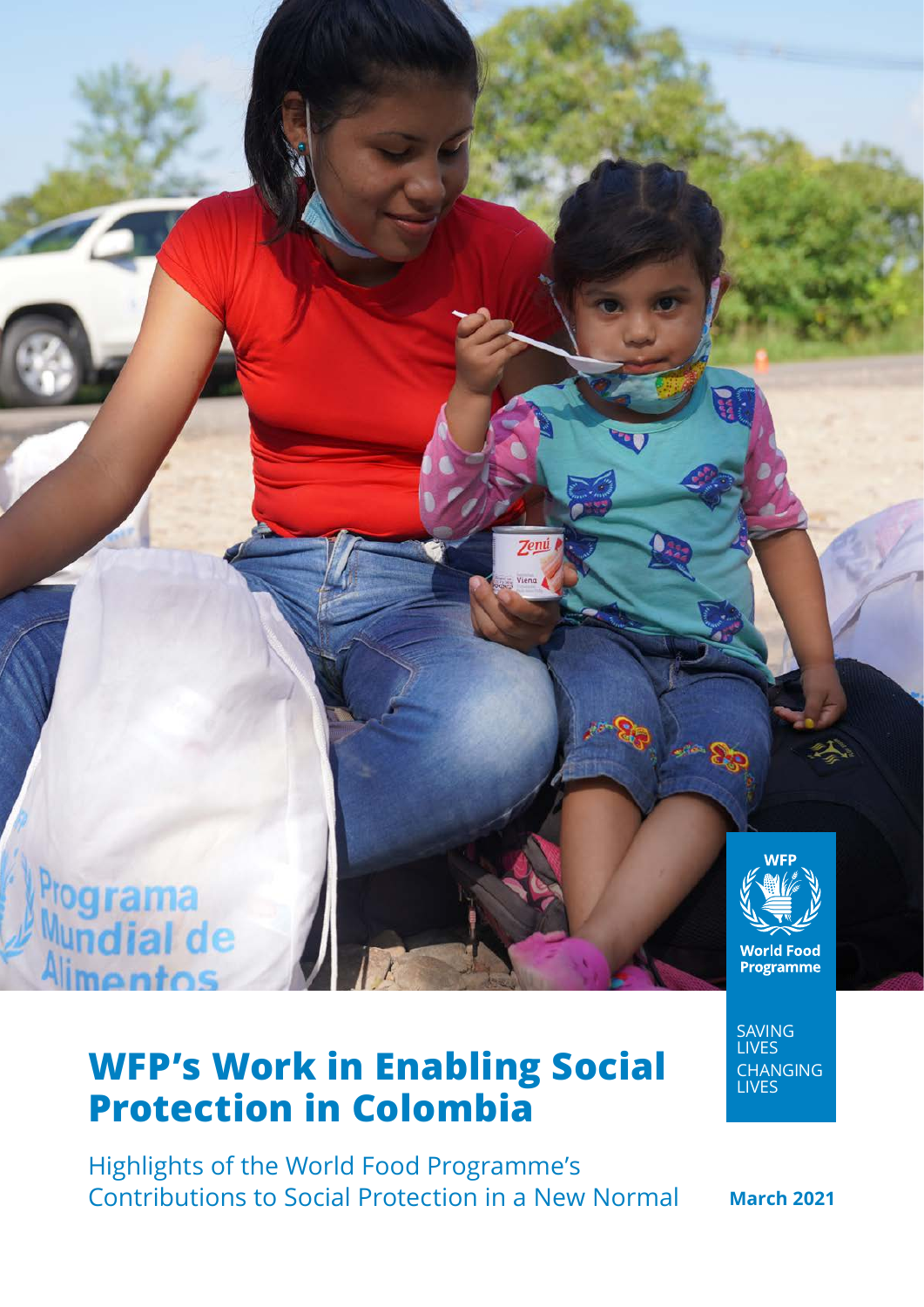beneficiaries with assistance that ensured their food and nutrition security during the difficult crisis period escalated by COVID-19. Seen in perspective, the Arauca shock-responsive social protection pilot programme provides an excellent example of an effective model of collaborative, coordinated and inclusive social protection response – a model that can be integrated more permanently into the existing social protection system. Likewise, the Arauca experience allowed for the opening of new lines of collaboration on strategic, operational and technical challenges affecting the system.

At the time of writing, WFP and the Government of Colombia are documenting the experience and identifying lessons that will help inform future social protection responses, with a view to making national systems stronger, more inclusive and more responsive in the face of shocks.





That migrants have been amongst the hardest hit by the COVID-19 pandemic is evident when turning attention to the Venezuelan migrants across Colombia, Ecuador and Peru, whose food security has significantly deteriorated since the start of the pandemic.

A lasting solution to halting the increase in poverty and hunger for migrants and other vulnerable groups is to strengthen the inclusiveness of national systems by incorporating these populations into social protection programmes. With the support of WFP, this is exactly what the Government of Colombia started to do in 2020.

Already during the early days of the COVID crisis, the Government of Colombia and WFP joined efforts in designing and launching an innovative shock-responsive social protection pilot programme in Arauca, one of the departments bordering Venezuela, with a high concentration of migrants.

This programme was specifically aimed at complementing and expanding the capacity of the existing national social protection system so as to ensure that more Venezuelan migrants and Colombian host communities living in extreme and moderate poverty in the border region of Arauca could be included as beneficiaries of the national social protection system.

Through the pilot programme, which was jointly designed by WFP, the Colombian social protection leading agency 'Prosperidad Social', the National Disaster Management Authority and the National High-Level Mechanism to coordinate the response to the migration crisis, WFP managed to rapidly reach over 46,000 new beneficiaries through cash assistance. In addition, WFP provided in-kind food baskets to 25,000 people for whom cash was not a feasible or appropriate solution, such as indigenous communities or irregular migrants.

For targeting, the intervention piggybacked on the national database SISBEN, which is a registry of potential beneficiaries of social protection programmes. To ensure full coherence with national standards, the value of transfers was aligned with the government's emergency cash transfer programmes.

Effective and close collaboration with national and local institutions allowed WFP to reach all targeted

## Emerging field practices on COVID-19 in refugee contexts

WFP and the Government of Colombia jointly presented lessons learned from the shock-responsive social protection intervention in the border region of Arauca, as part of a socialprotection.org-hosted webinar on emerging field practices about COVID-19 in refugee contexts.

**A recording and all the materials from the event are available here:** 







Spocialprotection.org

## **Extending Social Protection to Venezuelan Migrants and Other Affected Groups in Colombia**